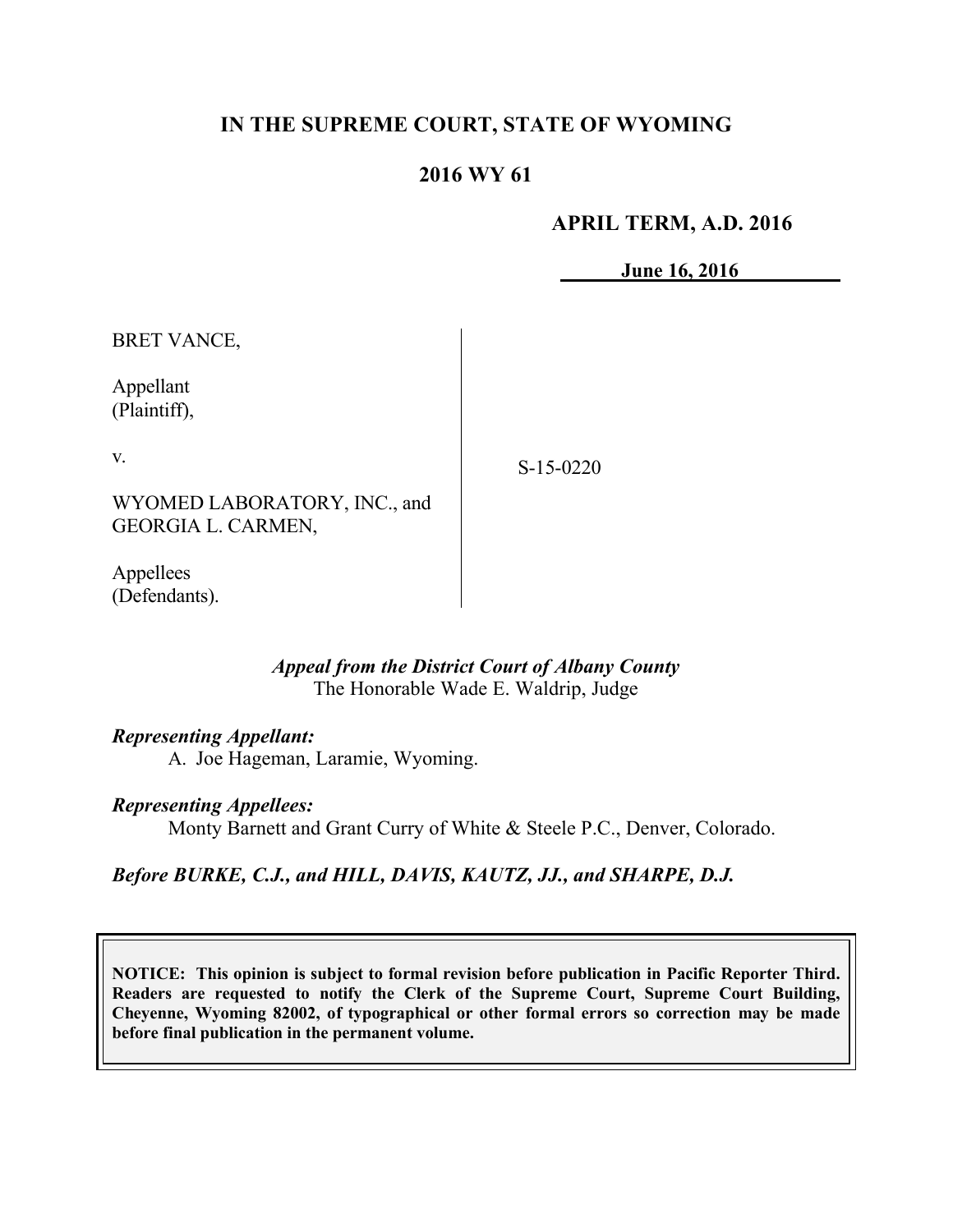#### **KAUTZ, Justice.**

[¶1] Bret Vance was an employee of the City of Laramie Fire Department. Wyomed Laboratory, Inc. was a medical laboratory licensed by the Wyoming Department of Transportation (WYDOT) to conduct breath testing for the presence of alcohol. Georgia L. Carmen was an agent or employee of Wyomed Laboratory, Inc., and was licensed by WYDOT to conduct breath testing for the presence of alcohol. (Wyomed and Ms. Carmen are referred to collectively as Wyomed). The City of Laramie fired Mr. Vance after a breath test conducted on him by Wyomed indicated the presence of alcohol.

[¶2] Mr. Vance sued Wyomed, claiming that Wyomed negligently failed to maintain its testing equipment, negligently failed to train employees on equipment maintenance, and was liable in "negligently misrepresenting that the results of the test were reliable and accurate when reporting those results to the City of Laramie."

[¶3] Wyomed moved to dismiss Mr. Vance's lawsuit under W.R.C.P. 12(b)(6), asserting that it was barred by the statute of limitations. The district court granted the motion and dismissed all of Mr. Vance's claims. Mr. Vance appeals that dismissal. We affirm.

#### **ISSUE**

[¶4] The issue before this Court is:

Are Mr. Vance's claims barred by the applicable statute of limitations?

## **FACTS**

[¶5] On December 5, 2012, Wyomed conducted a breathalyzer test on Mr. Vance. The breath test showed that Mr. Vance had a blood alcohol content of 0.016%. Wyomed notified both Mr. Vance and the City of Laramie of the test results on that same day. The City of Laramie fired Mr. Vance as a result of the Wyomed breath test, and Mr. Vance challenged that dismissal administratively. At the resulting administrative hearing on February 12, 2013, Mr. Vance became aware of facts he claims suggest Wyomed failed to properly maintain its breathalyzer. Mr. Vance then waited until January 29, 2015 to file a claim against Wyomed under the Wyoming Medical Review Panel Act. Mr. Vance ultimately filed his complaint against Wyomed on May  $18, 2015$ .<sup>1</sup>

<sup>&</sup>lt;sup>1</sup> Mr. Vance's complaint in district court did not allege the dates when the relevant events occurred. The dates were provided to the district court in Wyomed's motion to dismiss and in Mr. Vance's response to that motion. The district court cannot consider matters outside the complaint when deciding a motion to dismiss, unless it treats the motion as one for summary judgment. W.R.C.P. 12(b)(6). Although the procedure here is questionable, no party objected. At oral argument, Mr. Vance's counsel represented that the procedure followed by the district court was proper, and the dates listed above were properly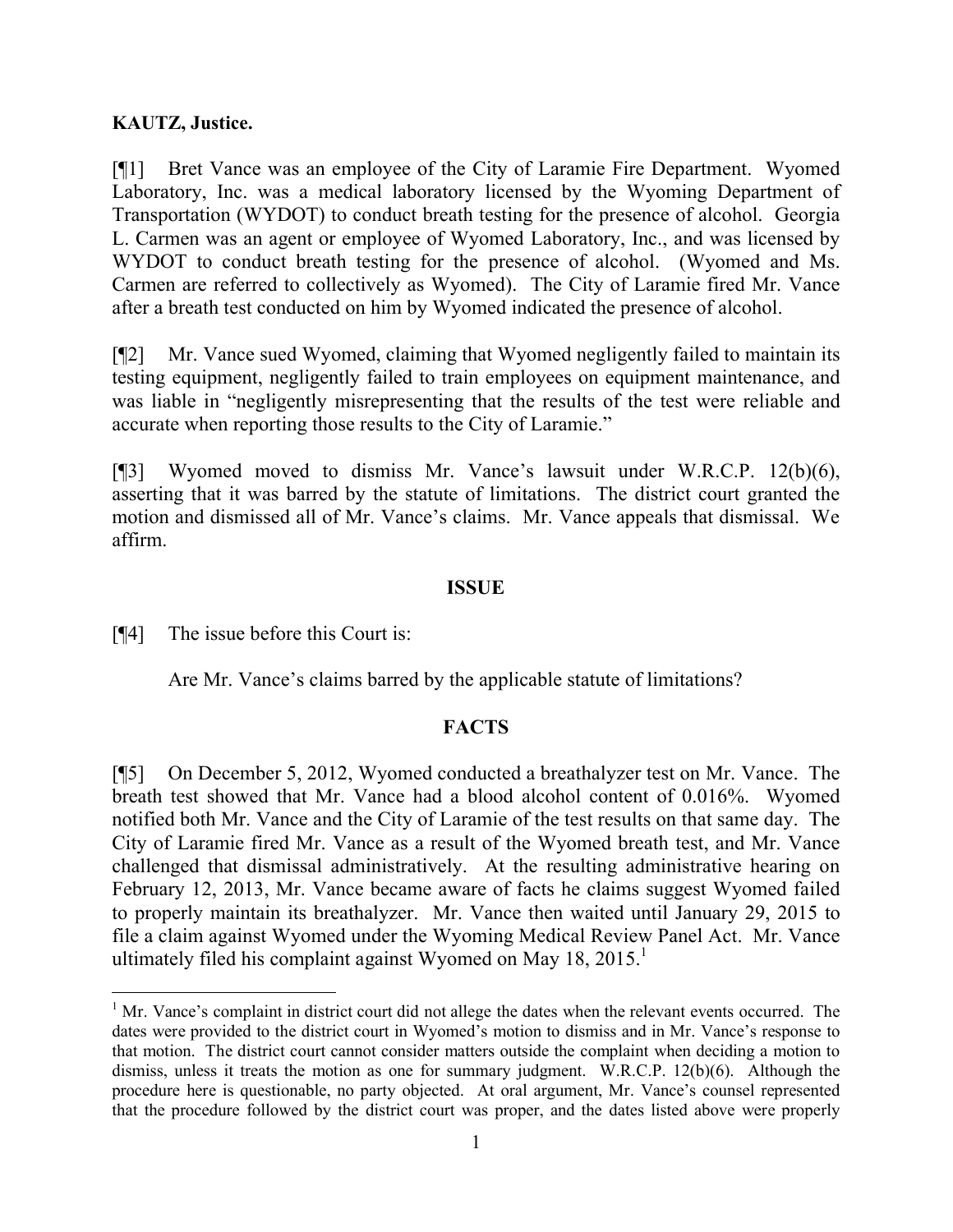[ $[$ 6] Wyomed filed a motion to dismiss under W.R.C.P 12(b)(6), asserting that any negligence occurred on December 5, 2012, and that Mr. Vance's claim was filed beyond the two year statute of limitations established in Wyo. Stat. Ann. § 1-3-107(a) (LexisNexis 2015). Mr. Vance filed a response claiming he first discovered Wyomed's alleged negligence at an administrative employment hearing on February 12, 2013. He acknowledged that  $\S$  1-3-107(a) establishes a two year statute of limitations, and he argued that "the [s]tatute of [l]imitations begins to run from discovery of the error or omission."

[¶7] The district court granted the motion to dismiss on July 27, 2015, without conducting a hearing. Mr. Vance now appeals that decision.

#### **STANDARD OF REVIEW**

[¶8] "The application of a statute of limitations is a question of law that is reviewed *de novo.*" *Trinity St. John v. Wagner*, 2013 WY 69, ¶ 6, 302 P.3d 906, 907 (Wyo. 2013). In reviewing a motion to dismiss we must accept as true all of the facts alleged in the complaint and examine those facts in the light most favorable to the plaintiff. *Feltner v. Casey Family Program*, 902 P.2d 206, 207 (Wyo. 1995). "A motion to dismiss, even though sparingly granted, is the proper method for testing the legal sufficiency of the allegations and will be sustained when the complaint shows on its face that the plaintiff is not entitled to relief." *Id.* at 208 (quoting *Mummery v. Polk,* 770 P.2d 241, 243 (Wyo. 1989)).

#### **DISCUSSION**

[ $[$ [9] The parties agree that the relevant statute of limitations is found in § 1-3-107(a). This statute applies to causes of action arising from the rendering of licensed or certified professional or health care services. Both Wyomed and Ms. Carmen were licensed to conduct breath tests. In conducting those tests, they rendered both professional services and health care services. This statute of limitations states:

> (a) A cause of action arising from an act, error or omission in the rendering of licensed or certified professional or health care services shall be brought within the greater of the following times:

> (i) Within two (2) years of the date of the alleged act, error or omission, except that a cause of action

l

before the court for consideration of Wyomed's motion to dismiss. The submission of undisputed dates did not add anything to the complaint, and in this circumstance did not require that the matter be converted to a motion for summary judgment. *See Sump v. Sheridan*, 358 P.2d 637, 640 (Wyo. 1961).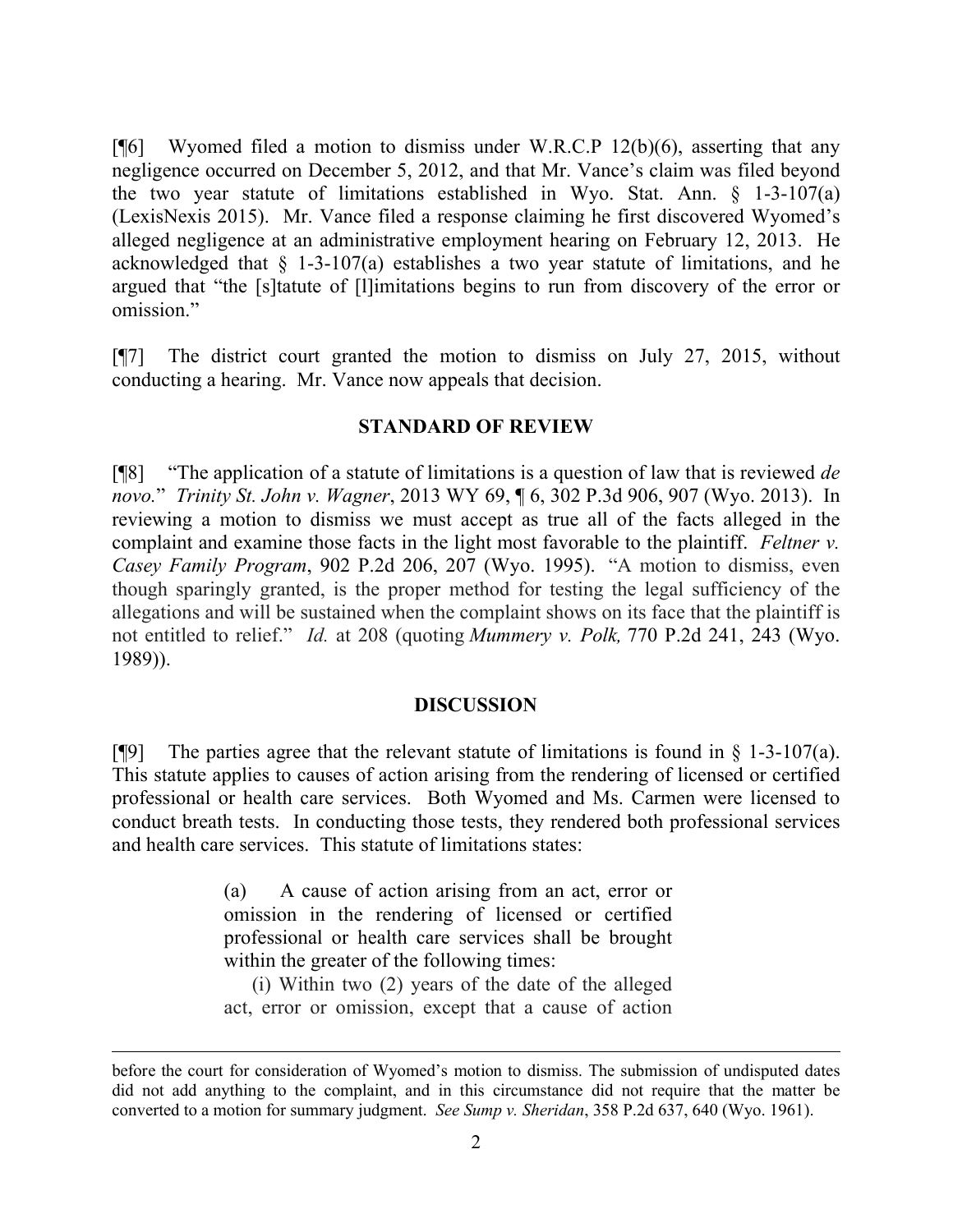may be instituted not more than two (2) years after discovery of the alleged act, error or omission, if the claimant can establish that the alleged act, error or omission was:

(A) Not reasonably discoverable within a two (2) year period; or

(B) The claimant failed to discover the alleged act, error or omission within the two (2) year period despite the exercise of due diligence.

. . . . (iv) If . . . the alleged act, error or omission is discovered during the second year of the two (2) year period from the date of the act, error or omission, the period for commencing a lawsuit shall be extended by  $six(6)$  months.

Section 1-3-107(a).

[¶10] To apply this statute of limitations to the facts in this case, we must determine when the "act, error or omission" giving rise to Mr. Vance's causes of action occurred, as alleged in his complaint. Mr. Vance listed five "counts" in his complaint. We will review each "count" separately to ascertain the date of the "act, error or omission" supporting Mr. Vance's claims.

[¶11] Count I of Mr. Vance's complaint alleges that Wyomed "conducted the breath test upon [Mr. Vance]" using a machine that had not been properly maintained and for which calibration records had not been properly kept. The "act, error or omission" giving rise to this claim is the performance of a breath test on Mr. Vance on December 5, 2012. Nothing Wyomed may or may not have done with respect to maintenance and records after December 5, 2012, logically has anything to do with Mr. Vance's claim.

[¶12] Similarly, Count II of Mr. Vance's complaint alleges that Wyomed did not follow proper procedures in administering the breath test to Mr. Vance and "were negligent in their duty to use reasonable care in conducting the test." Although Mr. Vance conveniently omitted the date of the test from his complaint, it is obvious that the "act, error or omission" giving rise to Count II in his complaint also occurred on December 5, 2012.

[¶13] Count III of Mr. Vance's complaint alleges Wyomed failed "to assure that employees conducting tests (were) adequately trained and able to comply with the user manual." This count never mentions Mr. Vance and does not connect the allegations to any claimed consequence suffered by Mr. Vance. However, the section of the complaint titled "Facts Common to All Counts" alleges that Wyomed "conducted a test upon [Mr.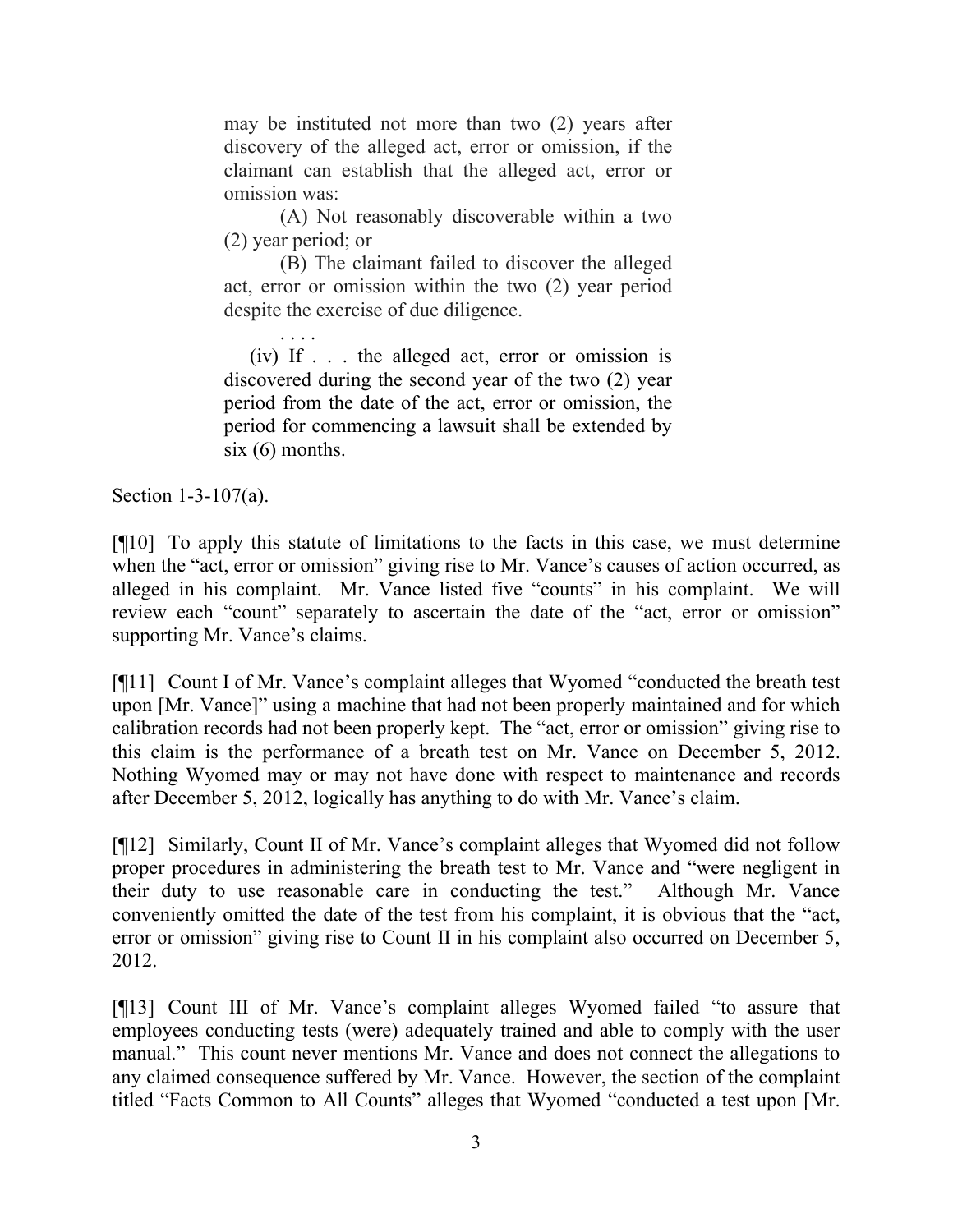Vance] at the request of the City of Laramie and reported a result of .016% BAC to the City of Laramie. Because of the reporting of the test result, [Mr. Vance] was terminated from his employment." This claim amounts to an allegation that the December 5, 2012 test was not properly performed because employees were not properly trained on the testing device and did not have an operating manual for it. Clearly the test on December 5, 2012 is the "act error or omission" giving rise to Count III.

[¶14] Mr. Vance titled Count IV of his complaint as a claim of "Negligent Misrepresentation." In this claim Mr. Vance asserted that Wyomed breached a "duty to advise [Wyomed's] employer . . . that the test . . . was conducted on a machine that had not been inspected and maintained . . . ." Further, Mr. Vance claimed that "[Wyomed] breached their duty of care in negligently misrepresenting that the results of the test were reliable and accurate when reporting those results to the City of Laramie." While there may be significant questions regarding whether the circumstances in this case support a claim for negligent misrepresentation, those questions are beyond the scope of our review. For purposes of this appeal, the only issue is when the "act, error or omission" which gives rise to this claim occurred. It is clear that such event occurred on December 5, 2012, when Wyomed reported the results of Mr. Vance's breath test to his employer.

[¶15] Count V of Mr. Vance's complaint is titled "Gross Negligence." Mr. Vance alleges that Wyomed acted "in willful and wanton disregard of their duty of care" when they did not properly maintain the breath testing machine and did not review the user manual for it. "Gross Negligence" is not a separate cause of action from ordinary negligence, is not the same as willful and wanton misconduct, and will not support a claim for punitive damages. *Vroman v. Town & Country Credit Corp.,* 2007 WY 82, ¶ 28, 158 P.3d 141, 147 (Wyo. 2007). An allegation of willful and wanton misconduct can support a claim for punitive damages, but it also is not a separate cause of action. *Errington v. Zolessi,* 9 P.3d 966, 969 (Wyo. 2000). Accordingly, Mr. Vance's "Gross Negligence" count does not establish a claim of a separate "act, error or omission" but instead relates to Mr. Vance's request for punitive damages. The relevant "act, error or omission" giving rise to Count V is the breath test conducted on Mr. Vance on December 5, 2015.

[¶16] Each of Mr. Vance's claims is based on an "act, error or omission" which occurred on December 5, 2012. Mr. Vance asserts that he discovered the facts supporting his claims sixty-nine days later, on February 12, 2013. Because he discovered those facts within the first year after December 5, 2012, § 1-3-107(a) required that Mr. Vance bring those claims within two years of the act, error or omission, which was December 5, 2014. Mr. Vance did not do so.

[¶17] Mr. Vance argues that because Wyomed had a continuing contractual relationship with the City of Laramie, they had a continuing duty to inform the City of Laramie that the testing device had not been maintained or properly operated. Mr. Vance apparently